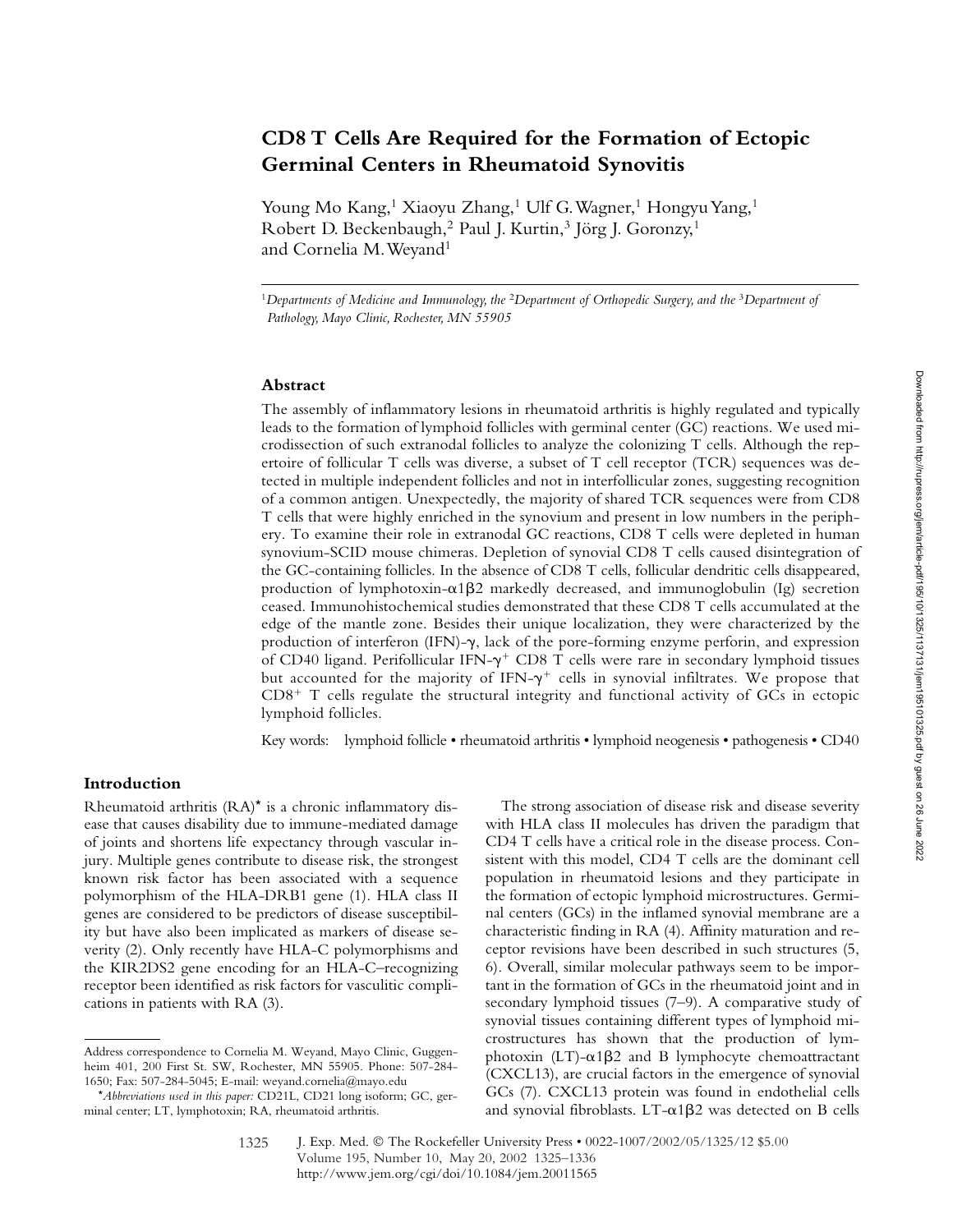in the mantle zone, a subset of B cells in the GCs, and on T cells contributing to the lymphoid follicles. An important difference between the ectopic lymphoid follicles and their counterparts in lymph nodes lies in the complete absence of primary follicles in the synovial membrane. Rheumatoid lesions exclusively contain secondary follicles, and follicular dendritic cell networks are only established in the presence of active ongoing GC reactions. GC reactions are typically associated with Ag-reactive responses and are dependent on CD4 T cells to provide help in B cell differentiation (10– 12). Therefore, the isolation of such CD4 T cells from rheumatoid lesions should lead to the identification of T cells critically involved in the disease process. This project set out to isolate and characterize CD4 T cells participating in the ectopic lymphoid follicles in RA tissue lesions. Unexpectedly, the majority of TCR sequences isolated from follicular T cells derived from CD8 T cells. Depletion of  $CD8<sup>+</sup>$  T cells led to the architectural and functional disruption of active GCs. Follicular CD8 T cells were a unique subset of cells expressing CD40 ligand (CD40L) and IFN- $\gamma$ and lacking perforin. These data have important implications for the understanding of the synovial inflammation in RA. They establish CD8 T cells as being critical in ectopic GC formation. They also suggest that searches for the driving Ag in RA should not exclusively focus on soluble Ags presented in the context of MHC class II molecules but should include endogenous Ags complexing with HLA class I molecules.

### **Materials and Methods**

*Study Population.* Synovial tissue specimens were obtained from 81 patients with RA with active synovitis who were undergoing synovial biopsy, synovectomy, or total joint replacement surgery. All patients had unequivocal destructive RA, were seropositive for RF, and fulfilled the American College of Rheumatology (Atlanta, GA) criteria for the diagnosis of RA. PBMCs were obtained at the time of surgery. The protocol was approved by the Mayo Clinic Institutional Review Board and all patients provided written informed consent.

*Microdissection of Synovial Lymphoid Follicles and TCR*  $\beta$ *-Chain Sequencing.* From five patients, lymphoid aggregates with unequivocal GC formation were picked from synovial tissue using 8- $\mu$ m cryosections and a 50- $\mu$ m microcapillary under an inverted microscope. In parallel, T cell clusters were picked from interfollicular regions as controls. cDNA from each pick was synthesized using a TCR-BC antisense oligonucleotide (5-CTGTGCAC-CTCCTTCCCATTC-3) and then amplified by PCR with TCR BV- and nested BC-specific primers (13, 14). PCR products were cloned with the TA cloning kit (Invitrogen Life Technologies) and sequenced. To select BV elements used by follicular T cells, immunohistochemical staining with BV-specific mAb was performed on serial tissue sections directly adjacent to the sections used for microdissection. The panel of anti-BV mAb included BV3S1, BV5S1, BV5S2/S3, BV6S7, and BV8 (T Cell Diagnostics and Endogen). From each patient, material from three independent follicular picks was subjected to sequence analysis. Subsequently, 5–9 follicular picks and, in three patients, 3–7 interfollicular areas were screened for specific TCR sequences. In these experiments, cDNA was amplified with the appropriate

primers, labeled with digoxigenin, and hybridized with biotinylated oligonucleotides representing the N-D-N region of TCR sequences that were present in the follicles. Hybridized products were detected by PCR-ELISA on streptavidin-coated microtiter plates using horseradish peroxidase–conjugated antidigoxigenin Ab and a colorimetric reaction (Roche Molecular Diagnostics and Boehringer Mannheim). The specificity of the hybridization assay was validated for 15 probes with cDNA from PBMCs. Wells yielding a positive hybridization signal were eluted, the material was reamplified with the appropriate primers, and was sequenced. A cross-reactive TCR, in addition to the expected sequence, was identified for two probes, suggesting that the specificity of the assay was  $\sim$ 90%.

*Limiting Dilution Analysis.* Multiple aliquots (8–10 per dilution) from serially diluted CD4<sup>+</sup> and CD8<sup>+</sup> T cells (2  $\times$  10<sup>6</sup>,  $10^6$ ,  $5 \times 10^5$ , and  $10^5$  cells) were prepared. cDNA from these serial dilutions was amplified with the appropriate TCR-BV and -BC primers, hybridized with the appropriate N-D-N probe derived from the follicular picks, and analyzed by PCR-ELISA (15). In the limiting dilution analysis, a signal  $\geq$  10% of the positive control was scored positive to optimize sensitivity while maintaining specificity. Frequencies were estimated by assuming a Poisson distribution.

*Flow Cytometry.* Synovial tissue was digested with 3 mg/ml type 1A collagenase, 1 mg/ml hyaluronidase, and 0.1 mg/ml type IV deoxyribonuclease I (16). Synovial tissue mononuclear cells and PBMCs were isolated using a Ficoll gradient, stained, and sorted on a FACSVantage™ flow cytometer (Becton Dickinson). The following Abs were used: FITC- and PE-labeled anti-CD4 and anti-CD8 (Becton Dickinson), and PE-labeled anti-CD40L (Ancell). cDNA from purified subpopulations were obtained and amplified with primers specific for perforin (5-CTCCTC-CTGGGCATCCTTCTC-3, 5-ACTGGTCCTGGTGGGT-CTTCT-3) and granzyme A (5-GAGCCAACAAAACAGA-TAATG-3', 5'-AGAAGCCACAGTAAATGAAAG-3').

*Treatment of Human Synovium-SCID Mouse Chimeras with Anti-CD8 mAb.* This protocol was reviewed and approved by the Mayo Clinic Animal Care and Use Committee. NOD.CB17- *Prkdcscid*/J mice (NOD-SCID) were purchased from The Jackson Laboratory and used at age 6–8 wk. For tissue implantation, the mice were anesthetized with 50 mg/kg pentobarbital intraperitoneal (Abbott Laboratories) and methoxyflurane inhalation (Medical Developments). Pieces of human synovial tissue with inflammatory infiltrates were placed into a subcutaneous pocket on the upper dorsal midline. In this model, complete tissue engraftment occurs within 1 wk (14, 17). Mice were treated with 600  $\mu$ g/d anti-CD8 mAb (OKT8, CRL-8014; American Type Culture Collection), 600  $\mu$ g/d mouse IgG<sub>2</sub> (R&D Systems), or buffer intraperitoneally for 3 d starting 7–12 d after tissue implantation. Grafts were harvested 1 wk after treatment and embedded in OCT compound (Tissue-Tek; Sakura Finetek) for immunohistochemistry or shock frozen in liquid nitrogen for RNA analysis. To confirm that  $CD8^+$  T cells were depleted,  $CD8$   $\beta$ 1-chain transcripts were amplified using reverse transcription-PCR with CD8  $\beta$ 1-chain primers (5'-GGTGCAAACCAACAAGATG-3', 5-GGAAATCAACCACACTCAGC-3).

*Immunohistochemistry.* Frozen synovial tissues embedded in OCT compound were cut into  $5-\mu m$  sections, fixed in acetone for 10 min, and air-dried. The following murine mAbs were used for immunohistochemistry: anti-CD3 (1:100; UCHT1); anti-CD8 (1:100; C8/144B); anti-CD20 (1:50; B-Ly1); anti-CD23 (1:50; MHM6); anti-CD68 (1:300; EBM11; all Dako); antiperforin (δG9; 1:50; Ancell); and anti–IFN-γ (1:50; MAB285; R&D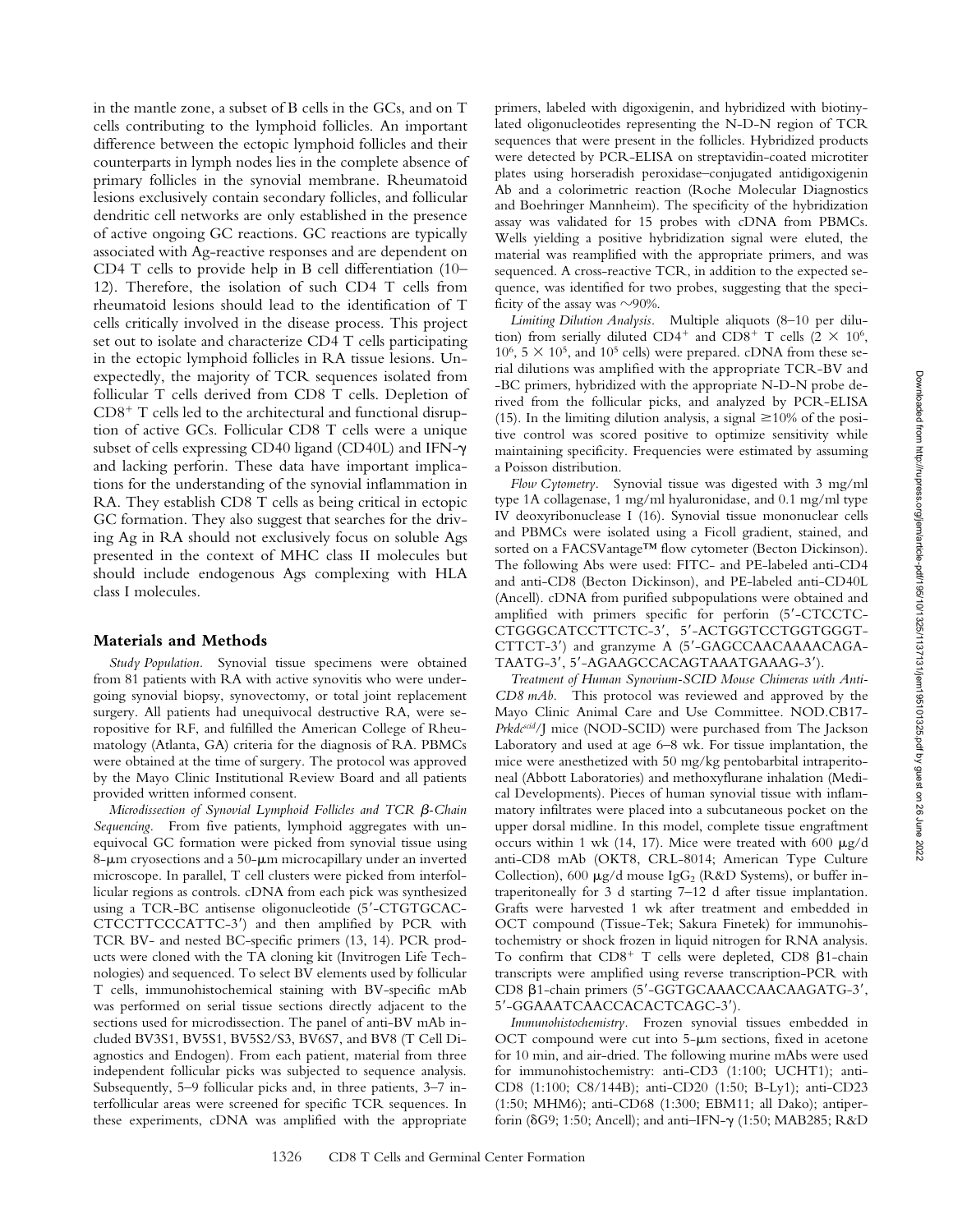Systems). Sections were incubated with normal goat serum for 10 min at room temperature and then with primary Abs for 1 h. Biotinylated rabbit anti–mouse Ab (1:300; Dako) was used as a secondary Ab. Sections were developed with VectaStain Elite ABC reagents (Vector Laboratories) and 3,3-diaminobenzidine tetrahydrochloride (Sigma-Aldrich). For double labeling, slides were incubated with a second primary Ab and developed using VectorABC substrate for alkaline phosphatase and vector blue (Vector Laboratories). For intracellular cytokine stains, sections were fixed in 4% paraformaldehyde solution, blocked with MOM mouse IgG blocking reagent (Vector Laboratories) for 1 h, and stained with primary Ab after permeabilization with 0.1% saponin in PBS. Sections were counterstained with hematoxylin (Surgipath) or nuclear fast red (Vector Laboratories).

*PCR Analysis of Tissue Transcripts.* Total RNA was extracted from synovial tissues with TRIzol (Invitrogen Life Technologies) and first strand cDNA was synthesized using oligo(dT) and AMV reverse transcriptase (Roche Molecular Biochemicals and Boehringer Mannheim; reference 18). cDNA was adjusted to contain equal numbers of  $\beta$ -actin transcripts as determined by PCR-ELISA (17). Adjusted cDNA was amplified under nonsaturating conditions. Human Ig gene transcripts were amplified using the following family-specific primers:  $V_H1$  (5'-CAGGTG-CAGCTGGTGCAG-3'); V<sub>H</sub>3 (5'-GAGGTGCAGCTGGTG-GAG-3');  $V_H4$  (5'-CAGGTGCAGCTGCAGGAG-3');  $V_R1$  $(5'-GACATCCAGATGACCCAGTC-3')$ ;  $V_{R}2$   $(5'-GATAT-T)$ TGTGATGACCCAGACTCC-3'); and  $V_{\kappa}$ 3 (5'-GAAATTGT-GTTGACGCAGTCT-3). The reverse primers were designed to be complimentary to the 5' end of the  $\gamma$  chain (5'-GTGT-TGCTGGGCTTGTGATT-3') and  $\kappa$  chain constant regions (5-CTCGTAGTCTGCTTTGCTCA-3). One constant region primer and three variable region primers were used under optimal multiplex PCR conditions. In addition, the following cytokine- and cell surface molecule–specific primers were used:  $LT-\beta$ (5-GCAAGGACTGGGGTTTCAGA-3, 5-GTAGCCGAC-GAGACAGTAGA-3); long isoform of CD21 ([CD21L]; 5- GTGGATTTACTTTGAAGGGCA-3', 5'-GGCATGTTT-CTTCACACCG-3'); IFN- $\gamma$  (5'-ACCTTAAGAAATATTT-TAATGC-3', 5'-ACCGAATAATTAGTCAGCTT-3'); IL-1 $\beta$ (5-GACACATGGGATAACGAGGC-3, 5-GGGATCTAC-ACTCTCCAGCTG-3'); and TNF- $\alpha$  (5'-TAGCCCATGTTG-TAGCAAACCC3, 5-TCGGCAAAGTCGAGATAGTC-3). If indicated, amplified products were labeled with digoxigenin-

11-dUTP (Roche Molecular Biochemicals and Boehringer Mannheim), hybridized with biotin-labeled probes (IFN- $\gamma$  [5'-ATT-TGGCTCTGCATTATTTTTCTGT-3']; IL-1β [5'-AGCTT-TTTTGCTGTGAGTCCCGGAG-3']; and TNF- $\alpha$  [5'-AAT-GGCGTGGAGCTGAGAGATAAC-3']), and quantified by PCR-ELISA. The number of cytokine-specific sequences was determined by interpolation on a standard curve and expressed as the number of cytokine sequences per  $2 \times 10^6$   $\beta$ -actin sequences. All reactions were done in triplicates, results are expressed as mean  $\pm$  SD.

*ELISA.* Total human IgG in the serum of human synovium-SCID mouse chimeras was measured by solid-phase capture sandwich ELISA (AlerChek).

## **Results**

*T* Cells with Identical *TCR β-Chains Colonize Different Follicles but not Interfollicular Areas.* Synovial tissue samples were collected from a series of 81 patients undergoing synovectomy or arthroplasty. In a subset of 21 patients (Table I), lymphoid aggregates with follicular dendritic cells and characteristic cellular compartmentalization were identified as ectopic GCs (Fig. 1 A); five of these patients were selected for microdissection analysis. All of these patients had multiple GCs in the synovial tissue, while T cell–B cell aggregates without follicular dendritic cells were not detected. In each of these tissues, T cell–B cell clusters were isolated and cDNA was amplified with TCR-BV– and -BC–specific primers. Amplified products from three such clusters from each patient were cloned and sequenced. In all patients and in all dissected follicles, the TCR repertoire in the follicle was diverse. A typical example of the diversity of TCR sequences isolated from three distinct follicles of patient 624 is given in Table II. For each BV family in each of the follicles,  $9-15$  TCR  $\beta$ -chains were sequenced. The vast majority of the sequences were unique; only few of the TCR sequences were seen repeatedly.

These results suggested an enormous diversity in each lymphoid follicle, greater than would be expected in an immune response to a single Ag in a GC. To address this

**Table I.** *Characteristics of Patients with RA who Have Ectopic GCs in the Synovium*

| <b>Table II.</b> Diversity of TCR $\beta$ -Chain Sequences Isolated from |
|--------------------------------------------------------------------------|
| Individual Synovial Follicles                                            |

|                        |               |          |                          |                  | Sequence frequency $(n)$ |                |                |                |                |
|------------------------|---------------|----------|--------------------------|------------------|--------------------------|----------------|----------------|----------------|----------------|
| Sex (M/F)<br>Age $(y)$ | 6/15          | Follicle | <b>TCR BV</b><br>segment | Sequences<br>(n) |                          |                | $2 \quad 3$    | 4              | $-5$           |
| Median                 | 53.8          |          |                          |                  |                          |                |                |                |                |
| Range                  | $17.3 - 73.8$ | A        | 3                        | 15               | 11                       | $\Omega$       | $\theta$       |                | $\theta$       |
| RF-positive (%)        | 100           |          | 5S <sub>2</sub>          | 9                | 9                        | $\theta$       | $\theta$       | $\Omega$       | $\theta$       |
| $HLA-DRB1*04$ (%)      | 90            | B        | 3                        | 14               | 7                        | $\overline{2}$ |                | $\theta$       | $\overline{0}$ |
| Disease duration (y)   |               |          | 5S <sub>2</sub>          | 9                | 5                        | 2              | $\overline{0}$ | $\theta$       | $\theta$       |
| Median                 | 14.9          | C        | 3                        | 15               | 11                       | 2              | $\overline{0}$ | $\overline{0}$ | $\theta$       |
| Range                  | $0.8 - 53.2$  |          | 5S <sub>2</sub>          | 11               | 11                       | $\overline{0}$ | $\overline{0}$ | $\overline{0}$ | $\overline{0}$ |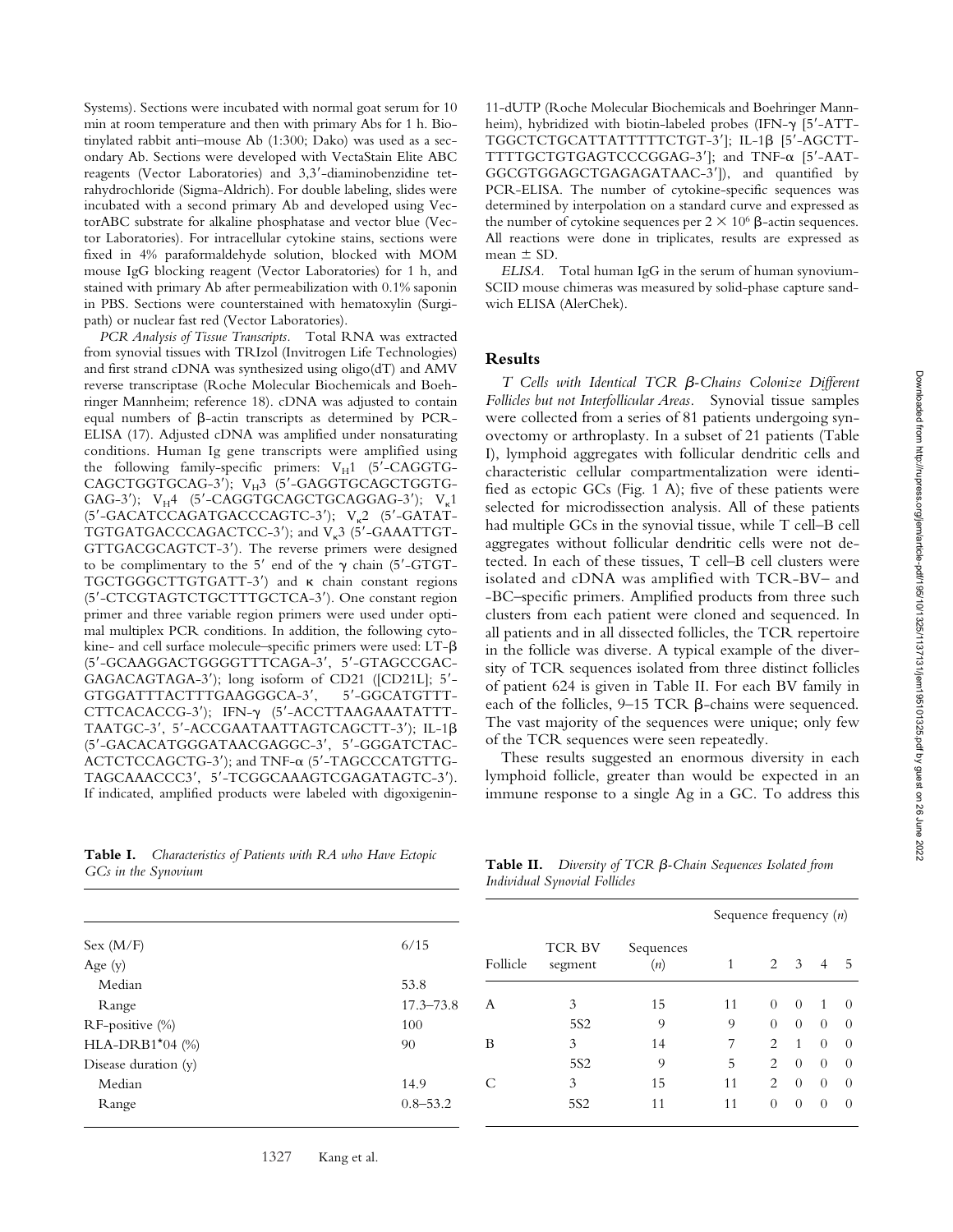question in more detail, we analyzed whether identical TCR sequences could be found in independent follicles, which would indicate the recognition of a limited spectrum of Ags. For each patient, 3–11 TCR sequences were randomly chosen for further analysis (Table III). To optimize sensitivity for detecting shared TCR sequences in different follicles, we used hybridization with TCR N-D-N– specific oligonucleotides. A representative result of these experiments is shown in Table IV. 11 N-D-N–specific oligonucleotides, corresponding to the TCR sequences of one of the index follicles, were used to probe amplified cDNA from nine distinct follicles and seven interfollicular zones. Nine of the 11 TCR  $\beta$ -chain sequences were present in multiple follicles. Only two of the probes were exclusively found in the follicles from which they were derived, and, thus, had a restricted distribution pattern. Six of the 11 oligonucleotides hybridized to amplified material from 50% of all follicles, and, thus, had a broad distribu-

|         |                | TCR segment     |                                                 |                 |  |  |  |  |  |
|---------|----------------|-----------------|-------------------------------------------------|-----------------|--|--|--|--|--|
| Patient | Probe          | <b>BV</b>       | N-D-N sequence                                  | <b>BJ</b>       |  |  |  |  |  |
| 3544    | $\mathbf{1}$   | 5S <sub>2</sub> | AGC AGC TTG TCT CAG CTA GCG GTT TAC ACC         | 2S <sub>2</sub> |  |  |  |  |  |
|         | $\overline{c}$ | 5S <sub>2</sub> | AGC AGC <b>TTA ATG AGG</b> AAC ACT              | <b>2S4</b>      |  |  |  |  |  |
|         | 3              | 2               | GCT AGA GAA CAT GGG GGC GCG GGT ACC GGG         | 2S <sub>2</sub> |  |  |  |  |  |
|         | 4              | 5S <sub>2</sub> | AGC AGC <b>CCA GGC CCA GCG GGA GGG GTG</b> GAT  | <b>2S3</b>      |  |  |  |  |  |
|         | 5              | 5S <sub>2</sub> | ATT CAG CTT GGG GGG GGC ACT GAA                 | 1S1             |  |  |  |  |  |
| 624     | 1              | 3               | AGC AGC TTA CTA GGG GGC CCA CTC TAC GAG         | 2S7             |  |  |  |  |  |
|         | 2              | 3               | AGC AGT TTG GGG ACT AGC GGG GAG CAG             | 2S1             |  |  |  |  |  |
|         | 3              | 3               | AGC AGT TAC GGG GGA GGC TTA GGC GAG CAG         | <b>2S7</b>      |  |  |  |  |  |
|         | 4              | 3               | AGC AGT TTA GCC AAC CGC TCC TAC                 | <b>2S7</b>      |  |  |  |  |  |
|         | 5              | 3               | ACC GGA CAG GGT TTT AGG GAC GGC GAT GGC         | 1S <sub>2</sub> |  |  |  |  |  |
|         | 6              | 3               | AGC AGT ACA TCC CAC TCC CGG GAC AGA GGG         | <b>2S3</b>      |  |  |  |  |  |
|         | 7              | 3               | AGC AGG AGG TCT GGG AGC CAA                     | <b>2S7</b>      |  |  |  |  |  |
|         | 8              | 5S <sub>2</sub> | AGC AGC CCT GGG ACT AGC GGA GGG AAT ACG         | 2S3             |  |  |  |  |  |
|         | 9              | 5S <sub>2</sub> | AGC AGC TTT GGC CCA TCC TAC                     | 2S7             |  |  |  |  |  |
|         | 10             | 5S <sub>2</sub> | AGC AGC TTT ACT AGC GGG AGA CCA GAT             | 2S3             |  |  |  |  |  |
|         | 11             | 5S <sub>2</sub> | AGC AGC <b>TTG GGA CAC GGA ACT</b> TAC GAG      | 2S7             |  |  |  |  |  |
| 3511    | 1              | 5S <sub>2</sub> | AGC AGC <b>TAC TTG GAC CGC CCA C</b> CT GGG GCC | <b>2S6</b>      |  |  |  |  |  |
|         | $\overline{2}$ | 2               | GCT AGA GGA CAG GGC GAC ACT GAA                 | 1S1             |  |  |  |  |  |
|         | 3              | $\overline{c}$  | AGT GCT <b>CCC CTA TCG GAC GGA CCT</b> TAT GGC  | 1S <sub>2</sub> |  |  |  |  |  |
| 1134    | 1              | 6S4             | AGC AGC <b>TCC TCA GGG GGA ACT A</b> CC TAC     | 2S1             |  |  |  |  |  |
|         | $\overline{c}$ | 6S4             | AGC AGC TTA GAC CCG GGA GGA GAT                 | 2S3             |  |  |  |  |  |
|         | 3              | 6S6             | AGC <b>GCT GTG TCG</b> GAT ACG                  | <b>2S3</b>      |  |  |  |  |  |
|         | 4              | 6S6             | AGC AGC ACG TAC GGG GTC GAG CAG                 | 2S1             |  |  |  |  |  |
|         | 5              | 6S6             | AGC AAC <b>ATA GCG GGG GGG ATG</b> GAT ACG      | <b>2S3</b>      |  |  |  |  |  |
|         | 6              | 8               | AGC AGT CTC GGG CAG GGC GAT ACC GGG             | 2S <sub>2</sub> |  |  |  |  |  |
|         | 7              | 8               | AGC AGT <b>CCC GGG TTC</b> CAA GAG              | <b>2S5</b>      |  |  |  |  |  |
|         | 8              | 8               | AGC AGT TTC CGA TCG CAC AAT                     | 2S1             |  |  |  |  |  |
|         | 9              | 8               | AGC AGT GCC GGG ACT AGC GGG GGA GAG             | <b>2S5</b>      |  |  |  |  |  |
|         | 10             | 8               | AGC AGC CGA AGG GTT GAG ACC                     | <b>2S5</b>      |  |  |  |  |  |
|         | 11             | 6               | AGC AGC CCC CGG GGC GGG CAG TAC GAG             | 2S7             |  |  |  |  |  |
| 2064    | $\mathbf{1}$   | 2               | GCT AGA ACT AGC GGG GGG TCC TAC ACC GGG         | 2S <sub>2</sub> |  |  |  |  |  |
|         | 2              | 5S <sub>2</sub> | AGC AGC TGG GAC AGG GCT GGG GCC                 | <b>2S6</b>      |  |  |  |  |  |
|         | 3              | 5               | AGC AG <b>A AGG ACA GGG CTT TTG</b> AAC ACT     | 1S1             |  |  |  |  |  |
|         | 4              | 8               | AGC AGT CCC TGG CCG TGG CCC CAG                 | <b>1S5</b>      |  |  |  |  |  |
|         | 5              | 5               | AGC AGC CCG GGA CTA GCG GGG GAC TAC             | 2S7             |  |  |  |  |  |
|         | 6              | 6               | AGC AGC GCG GAC AGG GGT ACA GAT                 | 2S3             |  |  |  |  |  |

**Table III.** *TCR β-Chain Sequences of Follicular T Cells*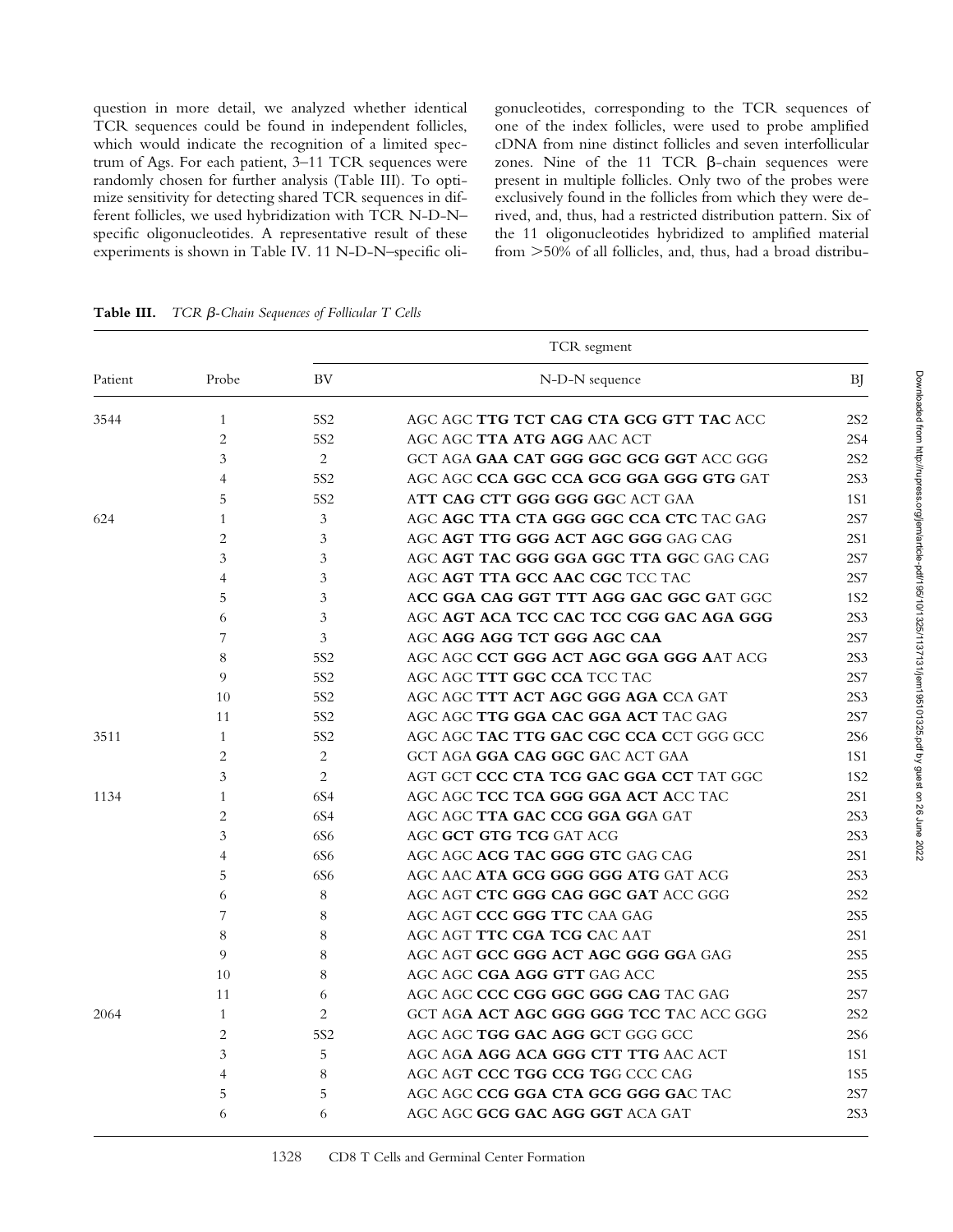CD<sub>4</sub>  $=$  CD<sub>8</sub>

RA<sub>5</sub>

**Table IV.** Sharing of TCR β-Chain Sequences between *Independent Synovial Follicles*

|                                       |                | Follicle |                |                |                |                |                |        |                | Transitional zone |  |       |        |        |      |  |
|---------------------------------------|----------------|----------|----------------|----------------|----------------|----------------|----------------|--------|----------------|-------------------|--|-------|--------|--------|------|--|
| Probe A B C D E F G H I A B C D E F G |                |          |                |                |                |                |                |        |                |                   |  |       |        |        |      |  |
| 1                                     | $^{+}$         | $^{+}$   | $+$            | $\pm$          |                |                |                | $^{+}$ | $^+$           |                   |  |       |        |        |      |  |
| 2                                     | $^{+}$         | $^{+}$   | $^{+}$         | $^{+}$         | $^{+}$         | $^{+}$         | $^{+}$         | $^{+}$ | $^{+}$         |                   |  | $^+$  |        | $^+$   |      |  |
| 3                                     | $^{+}$         | $^{+}$   | $^+$           |                | $\overline{+}$ |                | $^{+}$         | $^{+}$ |                |                   |  |       |        |        |      |  |
| 4                                     | $^{+}$         |          | $^{+}$         |                | $^{+}$         |                |                | $\pm$  | $^{+}$         |                   |  |       |        |        |      |  |
| 5                                     |                |          | $^{+}$         |                |                |                |                |        |                |                   |  |       |        |        |      |  |
| 6                                     | $\overline{+}$ | $^{+}$   | $^{+}$         |                | $^{+}$         |                |                | $^{+}$ | $^{+}$         |                   |  |       |        |        |      |  |
| 7                                     |                | $^{+}$   | $\pm$          |                |                | $\overline{+}$ |                | $^{+}$ | $^{+}$         | $^{+}$            |  | $\pm$ | $^{+}$ | $^{+}$ | $^+$ |  |
| 8                                     |                |          | $^+$           |                |                |                | $\overline{+}$ |        | $\overline{+}$ |                   |  |       |        |        |      |  |
| 9                                     |                |          | $\overline{+}$ | $\overline{+}$ |                |                |                | $^+$   | $^{+}$         |                   |  |       |        |        |      |  |
| 10                                    | $^{+}$         |          |                |                |                |                |                |        | $^+$           |                   |  |       |        |        |      |  |
| 11                                    |                |          |                |                |                |                |                |        |                |                   |  |       |        |        |      |  |

GCs were microdissected from synovial tissues of patients with RA. cDNA was amplified with TCR BV– and -BC–specific primers and hybridized with N-D-N–specific probes corresponding to the TCR sequences obtained from the index follicles (Table III). Results are shown for nine different follicles and seven transitional zones of patient 624. Most TCR sequences were found in independent follicles but not transitional zones. Sharing of TCR sequences in different follicles was also observed for the additional four patients shown in Table III.

tion pattern. Moreover, most of the TCR sequences were only detected in follicles and were not represented among interfollicular T cells. The restriction of follicle-derived TCR sequences to follicular structures, and the sharing of

 $TCR$   $\beta$ -chains between independent follicles was seen in all patients and for all TCR BV families analyzed in the microdissected materials. As expected, there was no sharing between different patients.

In summary, the repertoire of T cells recruited to synovial follicles is broad but nonrandom. Most T cells colonizing one follicle are likely to be also seeded into other distally located follicles.

*T Cells Shared Among Independent Synovial Follicles Preferentially Express CD8.* To examine the distribution of TCR sequences that were shared between different synovial follicles, CD4 and CD8 T cells from PBMCs and synovial tissue from the same patient were isolated. cDNA was amplified with the appropriate TCR-BV and -BC primers and hybridized with TCR N-D-N–specific oligonucleotides. Surprisingly, these hybridization experiments demonstrated that  $70\%$  of all TCR  $\beta$ -chain sequences were from CD8 and not CD4 T cells. Results for all five patients are given in Fig. 1 B. In four of the five tissues analyzed 65% of all TCRs isolated from follicular T cells were expressed on CD8 T cells. In only one of the patients could the majority of follicular TCR sequences be assigned to CD4 T cells. Fig. 1 C shows immunohistochemical localization of CD8 T cells in follicular synovitis. As a rule, CD8 T cells were found in the perifollicular zones. Occasionally, they migrated into the GCs. Overall, they represented only a small subset of the T cells accumulated in the T cell–B cell clusters. The predominance of TCR mRNA from CD8 T cells in follicular picks may, therefore, indicate that these cells are preferentially activated and have upregulated TCR transcription.

**B** 100

Phenotype (%) 60 40 20  $\theta$ RA<sub>1</sub>

80



Figure 1. Follicular TCR  $\beta$ -chain sequences preferentially derive from CD8 T cells. Synovial tissue was selected from five patients with RA who had multiple ectopic GCs in the synovial membrane. (A) The distribution of CD4 T cells (left), CD20 B cells (middle), and IgD<sup>+</sup> cells (right) is shown in a representative example. The mantle zone is indicated by an asterisk (right). Follicles were microdissected and TCR  $\beta$ -chain sequences were obtained (Tables II and III). In parallel, synovial tissue and peripheral CD4 and CD8 cells were purified by FACS®. cDNA was tested for the presence of these TCR  $\beta$ -chain sequences by PCR-ELISA using N-D-N–specific oligonucleotides as probes. (B) In four of the five pa-

RA<sub>2</sub>

RA<sub>3</sub>

RA4

tients, the majority of the TCR β-chain sequences were detected in the CD8, and not the CD4, population. (C) To define the localization of the CD8 cells in synovial follicles, tissue sections were stained with anti-CD8 (brown) and anti-CD23 (red, expressed on follicular dendritic cells) mAb. CD8 T cells were found in the perifollicular zone, sometimes within the mantle zone, and only occasionally in the GC. Original magnifications: (left)  $\times$  100 and (right)  $\times$  400.

1329 Kang et al.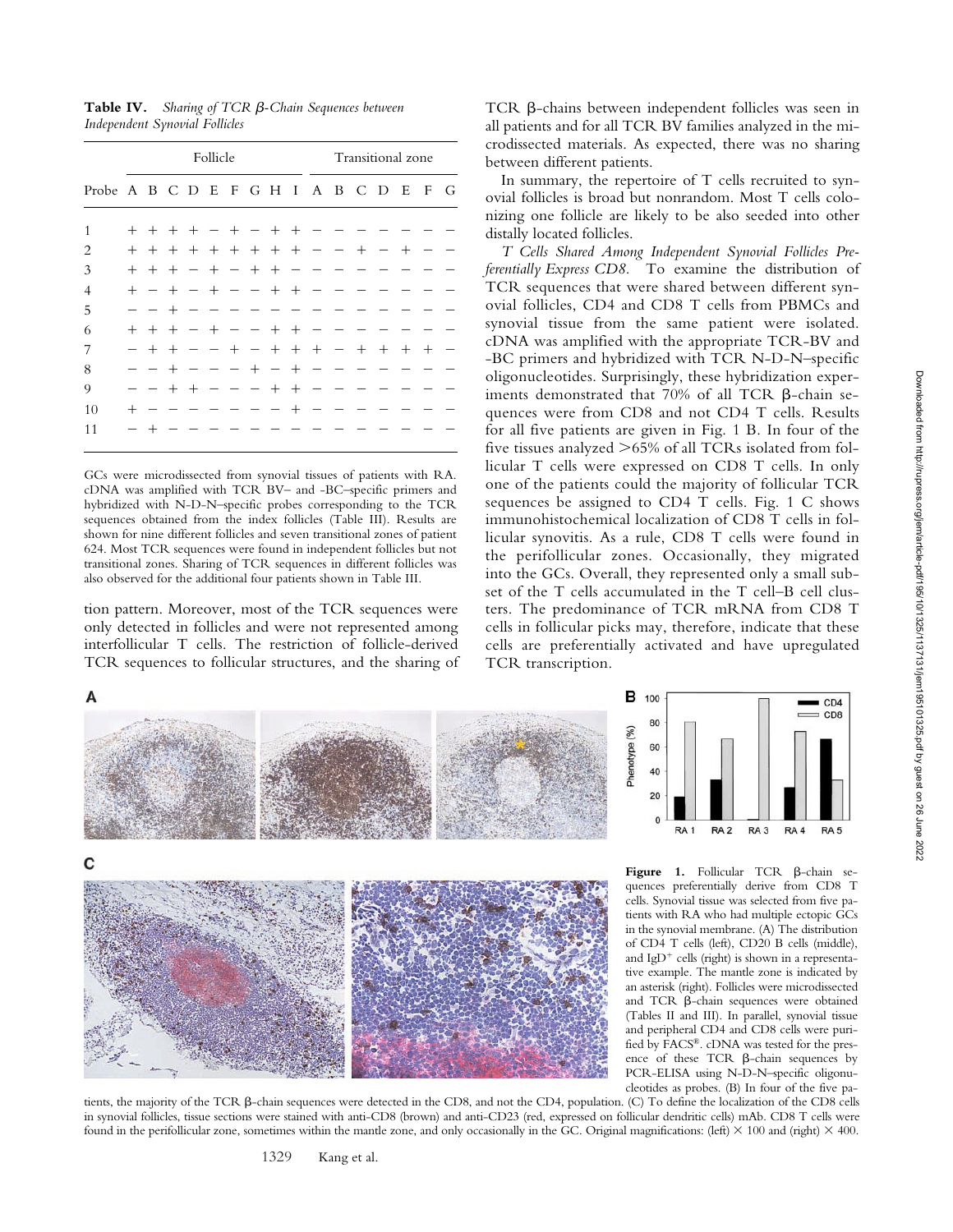Previous studies have shown that CD8 T cells undergo clonal expansion and attain large clonal size throughout all lymphoid compartments, particularly in patients with RA. To examine whether CD8 T cells homing to the perifollicular zones were part of such clonally expanded T cells, their frequency in the peripheral blood was determined by a limiting dilution assay and PCR amplification/oligonucleotide hybridization to detect specific TCR sequences. All TCR N-D-N probes generated from microdissected T cells gave positive hybridization results on peripheral T cells. TCR  $\beta$ -chains expressed by synovial tissue CD4 T cells were found at an average frequency of 1-in-750,000 peripheral blood CD4 T cells (Fig. 2). TCR probes derived from synovial CD8 T cells were represented at an average of 1-in-200,000 circulating CD8 T cells. These findings indicated that T cells colonizing the synovial follicles were not part of large clonal expansions. Randomly selected TCR  $\beta$ -chains appear at a frequency of  $\sim$ 1-in-5  $\times$  10<sup>6</sup> T cells in patients with RA (15). Thus, T cells participating in synovial follicles were slightly enriched, consistent with them being memory cells; however, they clearly did not reach the frequencies expected for globally expanded T cells. Their presence in the tissue indicated a highly selective accumulation, as can be expected from Ag-specific T cells driving GC reactions.

*CD8 T Cells in Synovial Follicles Express CD40L and Produce IFN-, but Lack Perforin.* T cell involvement in GC formation has been related to CD40–CD40L interaction between B cells and  $CD4^+$  T cells (19, 20). We have recently described that tissues from patients with extranodal GC formation selectively contain a specialized subset of CD8 T cells,  $CD8+CD40L+T$  cells (16). Therefore, we



Figure 2. Follicular T cells are relatively enriched in the synovial tissue. Frequencies of TCR  $\beta$ -chain sequences isolated from synovial follicles were determined in peripheral blood by limiting dilution. TCR amplification and hybridization with N-D-N–specific oligonucleotides was used to detect the presence of specific sequences. Results are shown as box plots displaying medians, 25th–75th percentile as the box and the 10th and 90th percentiles as whiskers. T cells expressing TCR  $\beta$ -chains derived from synovial tissue follicles were infrequent in peripheral blood. Sequences used by follicular CD8 T cells were slightly more frequent than those isolated from follicular CD4 T cells. Arbitrarily chosen TCR sequences from PBMCs of patients with RA have a median frequency of 1-in-5  $\times$  10<sup>6</sup> T cells. The enrichment of T cells with shared TCR  $\beta$ -chains in the synovial follicles is consistent with them being memory cells.

explored whether CD8 T cells contributing to follicles in the synovial tissue expressed CD40L. In the patients studied, CD40L was found on 10–12% of synovial CD4 and CD8 T cells (data not shown). Mononuclear cells from synovial tissue specimens of three of the five patients were sorted into CD40L<sup>+</sup> and CD40L<sup>-</sup> subsets. These T cell subsets were then analyzed for the presence of TCR sequences amplified from the T cells colonizing the follicles. Seven of 11 TCR sequences were detected in the CD40L subset (Table V). The majority of follicular CD8 TCR sequences were represented in  $CD40L<sup>+</sup>$  T cells and were at least tenfold enriched in comparison with synovial CD40L<sup>-</sup> T cells.

To determine whether  $CD8+CD40L<sup>+</sup>$  were functionally distinct, all four  $T$  cell subpopulations (CD4<sup>+</sup> and  $CD8<sup>+</sup>$  T cells fractionated into  $CD40L<sup>-</sup>$  and  $CD40L<sup>+</sup>$  subsets by FACS®) were examined for the transcription of perforin and granzyme A. As shown in Fig. 3 A, transcripts for perforin and granzyme A were exclusively detected in  $CD8<sup>+</sup>$  T cells lacking CD40L. CD8 cells positive for CD40L did not have the capability to synthesize the cytolytic molecules, perforin and granzyme A. This finding was confirmed by immunohistochemistry (Fig. 3 B). Synovial lymphoid follicles contained only very few perforinpositive cells, most of which did not express the CD8 marker. The majority of CD8 T cells in the follicle were perforin negative.

In the absence of cytotoxic function, the major function of  $CD8+CD40L^+$  T cells is likely related to cytokine production. To pursue this possibility,  $CD4^+$  and  $CD8^+$ ,  $CD40L<sup>+</sup>$  and  $CD40L<sup>-</sup>$  T cells were analyzed for the expression of IFN- $\gamma$  transcripts. IFN- $\gamma$  gene-specific sequences were abundant in the  $CD4+CD40L^+$  population but were even more so in  $CD8+CDA0L^+$  cells (Fig. 3 C). In contrast, IFN- $\gamma$  mRNA was barely detected in

**Table V.** *Representative Follicular TCR Sequences in Synovial Tissue CD40L and CD40L–T Cell Subsets*

|        |        |                   |                | Presence in                                                            |        |
|--------|--------|-------------------|----------------|------------------------------------------------------------------------|--------|
| CD4    |        | CD8 Patient probe | TCR            | $10 \times 10^3$ CD40L <sup>-</sup> $10^3$ CD40L <sup>+</sup><br>cells | cells  |
| $^{+}$ |        | 2064              | 3              |                                                                        |        |
| $^{+}$ |        |                   | 4              |                                                                        |        |
| $^{+}$ |        |                   | 5              |                                                                        |        |
| $^{+}$ |        |                   | 6              |                                                                        | $^{+}$ |
|        | $^{+}$ | 3544              | $\mathbf{1}$   |                                                                        | $^{+}$ |
|        | $^{+}$ |                   | $\overline{c}$ |                                                                        |        |
|        | $^{+}$ |                   | 3              |                                                                        | $^{+}$ |
|        | $^{+}$ |                   | 4              |                                                                        | $^{+}$ |
|        | $^{+}$ |                   | 5              | $^{+}$                                                                 | $^{+}$ |
|        | $^{+}$ | 3511              | 1              |                                                                        | $^{+}$ |
|        | $^{+}$ |                   | $\overline{2}$ |                                                                        | $^{+}$ |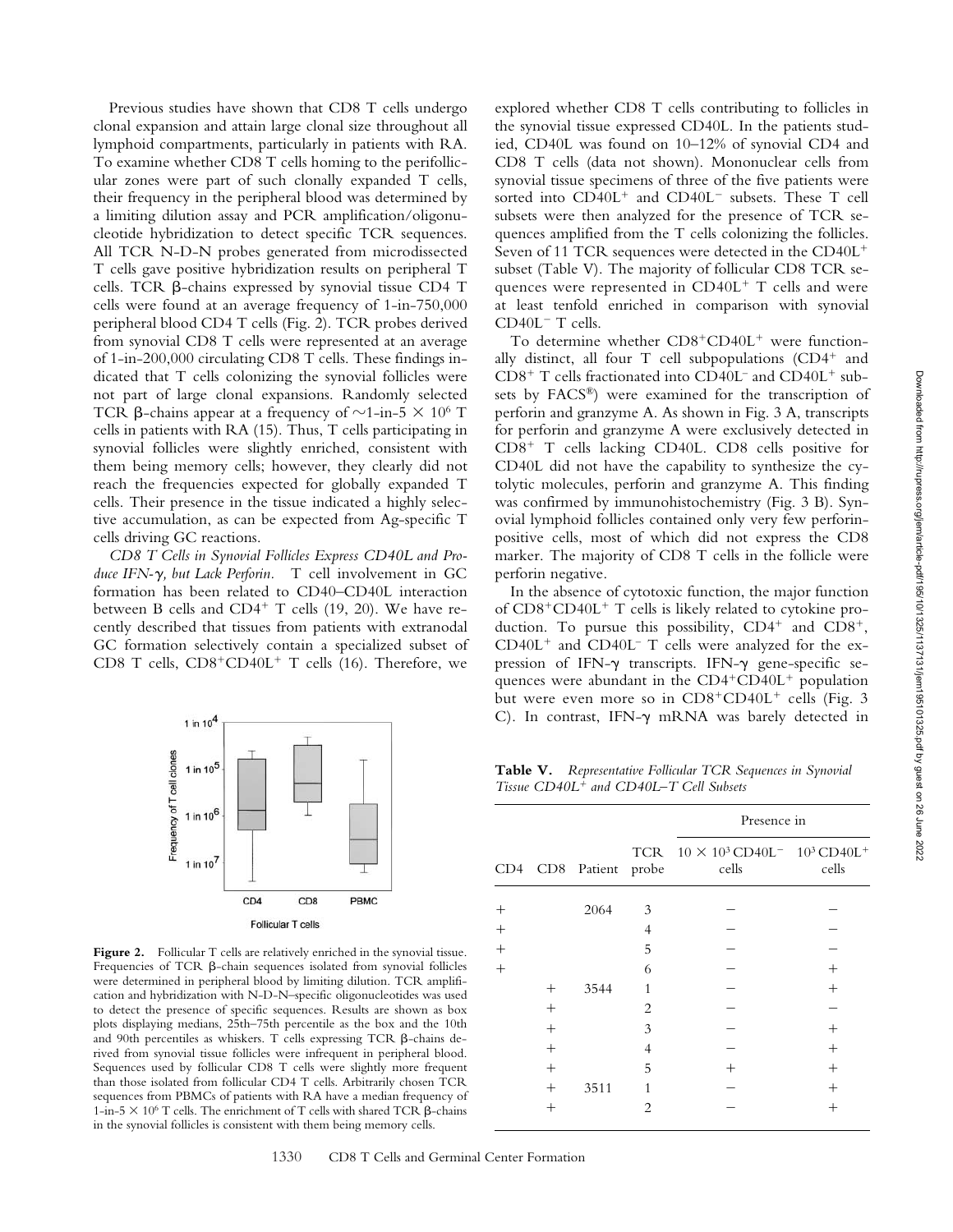

Figure 3. Functional profiles of synovial CD8<sup>+</sup> T cell subsets. TCR sequences that were derived from synovial follicles were found in purified synovial  $CD8+CD40L+T$  cells, suggesting that follicular  $CD8+T$  cells may have a distinct functional profile (Table V). Synovial tissue  $CD8+T$  cells were separated into CD40L<sup>+</sup> and CD40L<sup>-</sup> populations by FACS® and analyzed for the transcription of perforin, granzyme A, and IFN- $\gamma$ . (A) Results for two patients are shown. Expression of perforin and granzyme A was restricted to CD8<sup>+</sup>CD40L<sup>-</sup>T cells. (B) Immunohistochemistry confirmed that the majority of CD8 T cells (blue, yellow arrows) in the synovial lymphoid follicles lacked perforin expression. Perforin-positive cells (brown, black arrows) were absent in most follicles (left) and only occasionally seen in others (right). These perforin-positive cells did not coexpress CD8 and were presumably NK or NK T cells. Original magnification:  $\times$  200. (C) IFN- $\gamma$ -specific transcripts were produced at significantly higher levels in CD40L<sup>+</sup> than CD40L<sup>-</sup> T cells. IFN- $\gamma$  was semiquantified by PCR-ELISA and is shown as mean copy numbers  $\pm$  SD of triplicate measurements.

 $CD40L$ <sup>-</sup> T cells. Production of IFN- $\gamma$  protein in follicular CD8 T cells was confirmed by immunohistochemical studies in tissue sections. Two-color staining identified IFN- $\gamma$ -producing CD8 T cells in the outer layers of the follicles in close proximity to the follicular mantle zone of small B-lymphocytes immediately surrounding the GC (Fig. 4 A). These experiments also indicated that most of the IFN-γ-releasing cells in the rheumatoid synovium belonged to the CD8 subset. The presence of such IFN- $\gamma$ – producing CD8 T cells in perifollicular zones is typical for GC formation in the rheumatoid synovium and is not seen in tonsils (Fig. 4 B). Tonsillar lymphoid follicles rarely contained IFN- $\gamma$ -producing cells and, if present, they were  $CD8^-$ . The few IFN- $\gamma^+$  cells found in some follicles did not express a CD8 marker.

In summary,  $CD8<sup>+</sup>$  T cells that selectively home to follicular structures in the rheumatoid synovium display a functional profile compatible with their involvement in Agspecific T cell–B cell interactions and GC reactions.

*Depletion of Synovial CD8 T Cells Inhibits the Production of Tissue Cytokines.* To examine the contribution of CD8 T cells to rheumatoid synovitis, particularly to the formation and maintenance of extranodal GCs, we performed depletion studies in synovium-SCID mouse chimeras. SCID mice were implanted with human synovium collected from six patients with RA with typical GC formation. After tissue engraftment, SCID mouse chimeras carrying tissue from the same donor were assigned to a buffer control group, a control mAb-treated group, or an anti-CD8 mAb treated group. A dose of  $600 \mu g/d$  anti-CD8 mAb was suf-



Figure 4. IFN- $\gamma$  production by follicular CD8 T cells. (A) Synovial tissue sections were stained with anti-CD8 (blue) and anti–IFN- (brown) mAb. Most of the IFN- $\gamma$ producing cells expressed CD8 (white arrows).  $CD8+IFN-\gamma^+$  cells were located in the perifollicular zone at the outer edge of the mantle zone. (B) Yellow arrows mark  $CD8+IFN-\gamma^-$  cells. In contrast, IFN-–producing cells were extremely infrequent in tonsillar follicles, where they had a CD8<sup>-</sup> phenotype (black arrow). Original magnifications:  $\times$  200; inset,  $\times$  400.

1331 Kang et al.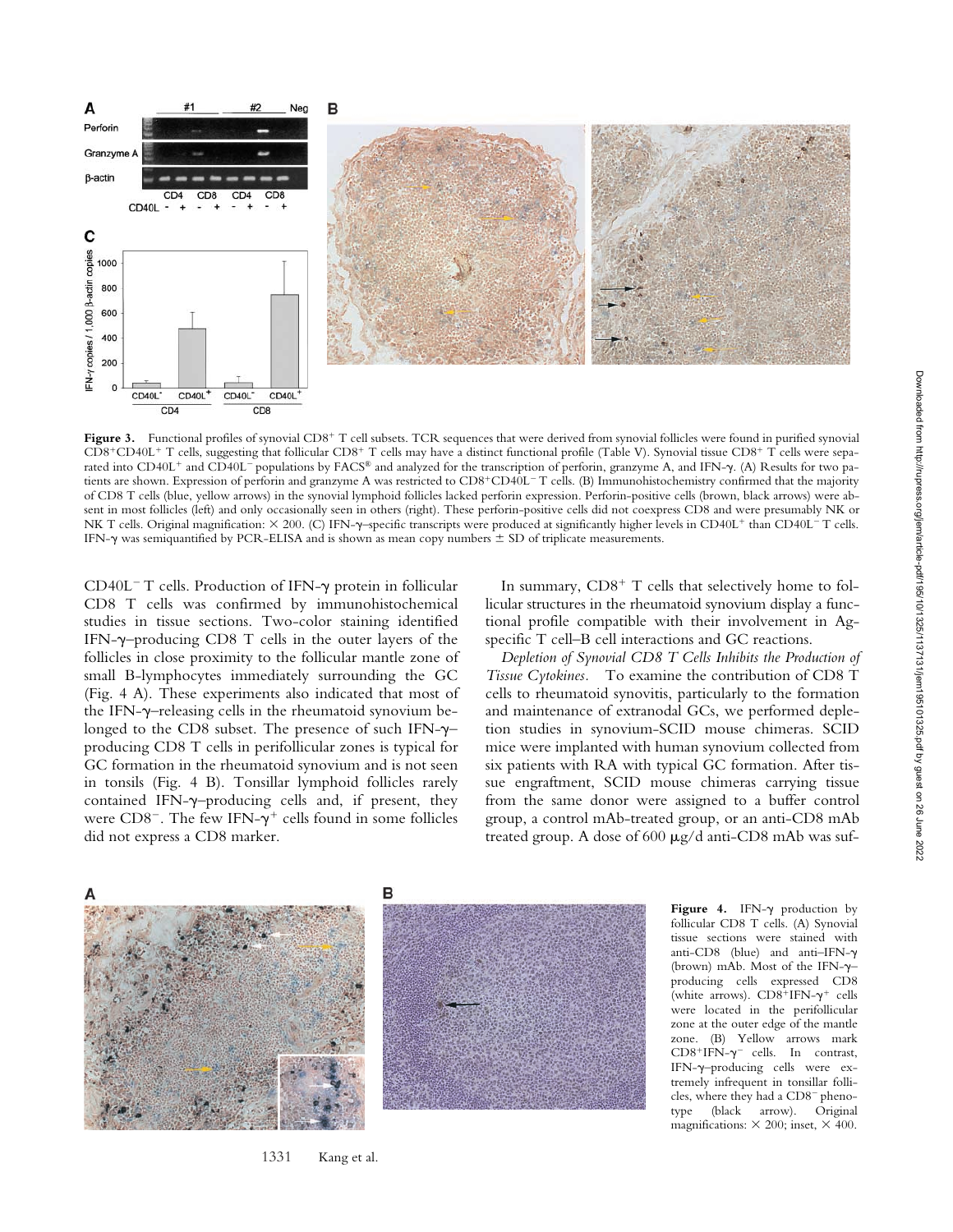ficient to deplete CD8 T cells from the human tissue (Fig. 5 A). In all experiments, depletion of CD8 T cells resulted in a marked reduction of tissue IFN- $\gamma$  transcription ( $P =$ 0.005; Fig. 5 B). CD8-depleted tissues contained  $\leq$ 30% of control levels of IFN- $\gamma$ -specific transcripts. Treatment with control Ig did not have any effect. Elimination of synovial CD8 T cells not only suppressed the production of IFN- $\gamma$  mRNA, but it also caused a sharp reduction in the transcription of TNF- $\alpha$  (Fig. 5 B). Tissues from the anti- $CD8$ -treated chimeras contained fivefold less  $TNF-\alpha$ -specific sequences than the control tissues  $(P = 0.003)$ .

Depletion of IFN-γ-producing cells was confirmed by immunohistochemistry. Fig. 5 C shows that synovial tissue sections from anti-CD8 treated chimeras were negative for IFN-γ-producing lymphocytes.

*Depletion of CD8 T Cells Disrupts the Function of Synovial Tissue GCs.* Injection of anti-CD8 not only depleted IFN- $\gamma$ -producing cells; it also led to a dramatic change in the lymphoid microstructures. In the absence of CD8 T cells, GCs were no longer maintained (Fig. 5 C). T cell–B cell follicles disintegrated, and dysmorphic lymphocytes were assembled in small clusters. To evaluate the effects of these microstructural changes on B cell function, we compared Ig production in tissue samples with and without CD8 T cells. Synovial tissue removed from sham-treated chimeras contained high levels of IgK- and IgG-specific se-

quences (Fig. 6 A). Ab-mediated removal of CD8 T cells was associated with a marked reduction of Igk transcripts and a complete loss of IgG transcripts. To quantify the secretion of Ig, serum from the chimeras was collected just before the explanation of the human tissue grafts, and human Ig was measured. Synovial tissue grafts obviously released large amounts of IgG (Fig. 6 B) but produced only minimal amounts when CD8 T cells were depleted. Again, treatment with isotype-matched control Ig did not have any effect.

Functional GCs depend on the presence of FDCs and  $LT-\alpha$ 1 $\beta$ 2. Our previous studies have demonstrated that  $LT-\alpha$ 1 $\beta$ 2 also has a central position in extranodal lymphoid neogenesis in the rheumatoid joint (7). Among a series of cytokines and chemokines evaluated in rheumatoid synovium with distinct types of lymphoid microstructures,  $LT-\alpha$ 1 $\beta$ 2 levels had independent predictive power in identifying tissues with GCs. Therefore, levels of  $LT-\beta$  mRNA were semiquantified in control grafts and anti-CD8–treated grafts. Depletion of CD8 T cells correlated with an almost complete loss of  $LT-\beta$  transcription (Fig. 7 A). CD8 T cell depleted follicles were also unable to retain FDCs. Anti-CD8–treated grafts no longer contained transcripts for CD21L, the most sensitive marker for the presence of FDCs in the synovium (Fig. 7 B). These data implicated CD8 T cells as being critical in regulating  $LT-\alpha1\beta2$  ex-



**Figure 5.** Depletion of synovial CD8 T cells suppresses IFN- $\gamma$  and TNF- $\alpha$  production. Synovial tissues from patients with RA were engrafted into NOD-SCID mice. Chimeras were treated with anti-CD8 mAb; synovial tissue grafts were explanted after 7 d and analyzed for cytokine transcription. Anti-CD8 mAb treatment effectively depleted CD8 cells from the synovial tissue. (A) Transcripts for the CD8  $\beta$ -chain were amplified by PCR in tissue extracts prepared from the grafts of sham or anti-CD8 treated chimeras. (B) After depletion of synovial CD8 T cells, in situ transcription of IFN- $\gamma$  and  $TNF-\alpha$  was significantly diminished. Results from six experiments with anti-CD8 mAb– and sham-treated mice are shown. Transcript

numbers are adjusted relative to  $2 \times 10^6$   $\beta$ -actin transcripts. Data are given as the mean  $\pm$  SD of triplicate measurements by PCR-ELISA. (C) Immunohistochemical analysis of tissues retrieved from anti-CD8-treated mice (right) demonstrated that the tissues were depleted of IFN- $\gamma^+$  cells (brown) in contrast to sham-treated mice (left). Ab-mediated depletion of CD8 T cells resulted in the disintegration of synovial follicles and the formation of cell clusters composed of dysmorphic lymphocytes.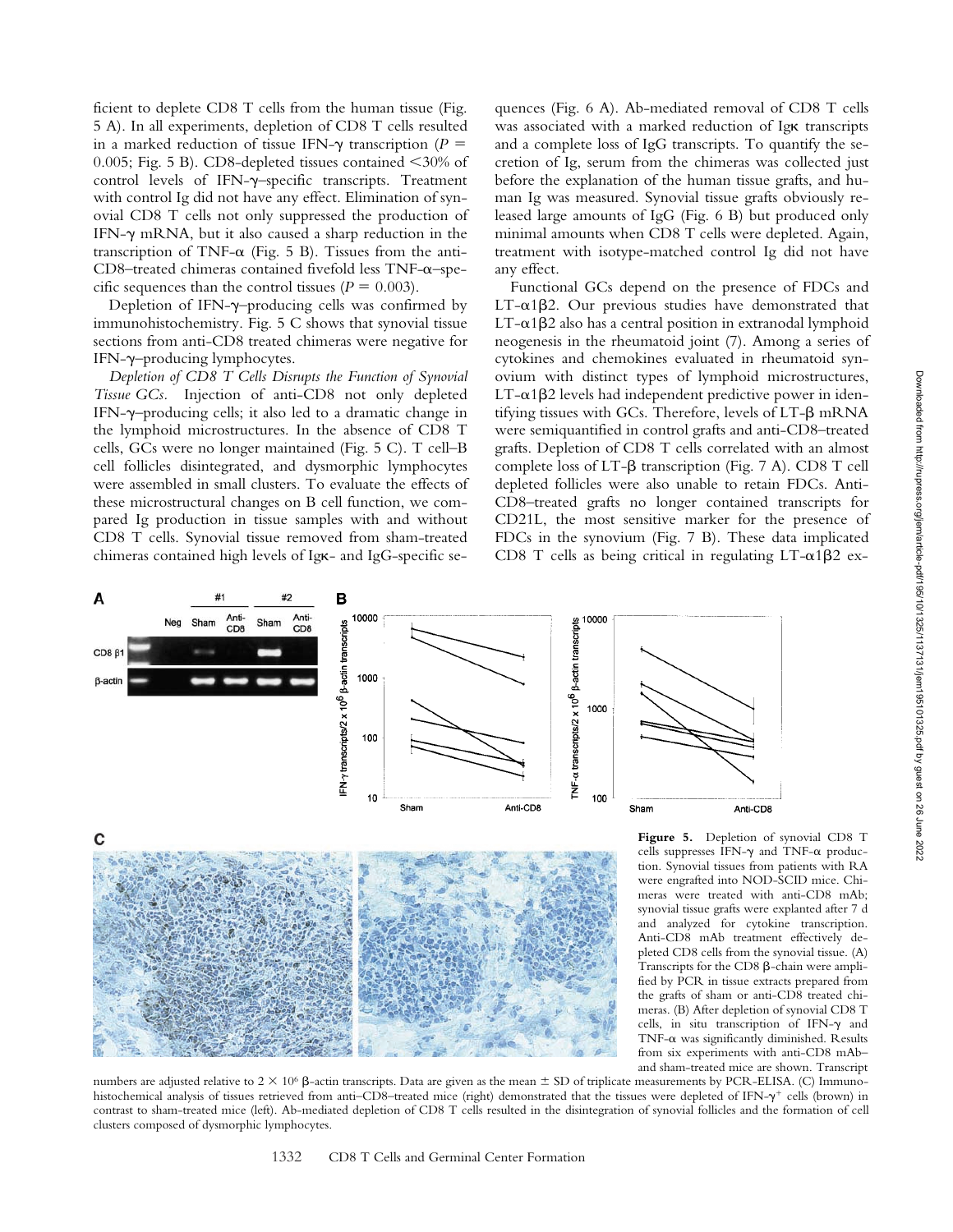

**Figure 6.** Ig production in synovial GCs is CD8 T cell dependent. Human synovium-SCID mouse chimeras were either sham-treated or treated with anti-CD8 mAb or isotype-matched control IgG as described in Fig. 5. Serum and synovial tissues were collected from the mice 7 d after the treatment. $(A)$  cDNA from the tissues were amplified with Ig $\kappa$ and IgG-specific primer sets in multiplex PCR. Anti-CD8 mAb treatment but not treatment with control IgG clearly diminished the transcription of Ig H and L chains. (B) Human IgG was quantified in serum from the treated and sham-treated mice by ELISA. Tissue depleted of CD8 T cells secreted minimal amounts of human IgG. Results are shown as mean  $\pm$  SD of triplicate measurements. Similar results were seen in experiments with tissues from two additional patients.

pression and retaining FDCs in the synovium, thereby maintaining functional GCs.

## **Discussion**

This study establishes an unexpected and critical role of CD8 T cells in the formation and maintenance of ectopic GC reactions in rheumatoid synovitis. Depletion of synovial CD8 T cells caused the disintegration of lymphoid follicles and abrogated the production of Ig. CD8 T cells accumulating in the perifollicular region of synovial follicles expressed a unique phenotype and functional profile; they lacked perforin but produced IFN- $\gamma$  and expressed CD40L. Data presented here suggest that the process of lymphoorganogenesis in the tertiary lymphoid tissue of the rheumatoid joint uses novel cellular pathways and support the model that the presence of  $CD8$ <sup>+</sup>IFN- $\gamma$ <sup>+</sup>CD40L<sup>+</sup> perforin T cells is a disease risk factor in RA.

The inflammatory lesion in the synovial membrane of rheumatoid joints is heterogeneous, containing distinct patterns of lymphoid microstructures (21, 22). Most frequently, T cells, B cells, and macrophages are arranged as diffuse infiltrates that lack characteristic topographies. About 50% of patients form follicular aggregates of T and B cells. In a subset of these patients, classic GCs are generated (5, 7). In general, CD8 T cells are a minor population in



Figure 7. Depletion of CD8 T cells disrupts synovial GCs. GCs depend on the production of  $LT-\alpha 1\beta 2$  and the presence of FDCs.  $LT-\beta$ transcripts were semiquantified by PCR-ELISA. (A) Treatment with anti-CD8 mAb significantly reduced the relative number of  $LT-\beta$  transcripts in the tissues. Results from one of three experiments are shown as mean  $\pm$  SD of triplicate measurements. CD8 T cell depletion abrogated CD21L transcription, confirming that FDC networks were no longer present. (B) Synovial tissues retrieved from control and anti-CD8–treated chimeras were assayed for the presence of CD21L transcript, which is exclusively produced by FDCs.

the synovial lesion. So far, they have been assumed to be restricted to the interfollicular zones. A prior study demonstrated that the frequency of tissue-infiltrating CD8 T cells correlated with the presence of active GC reactions (16). CD8 T cells with a unique phenotype of being CD40L can be localized in the outer layer of follicles. Here, we show that these CD8 T cells produce IFN- $\gamma$  in situ, lack expression of perforin, and hold a critical position in the functional integrity of the GCs.

Comparison of CD8 frequencies in peripheral blood and synovial tissue ruled out that the accumulation of CD8 T cells in synovial follicles was merely a reflection of repertoire abnormalities in patients with RA. CD8 T cells are known to undergo clonal expansion (23–25), and recent studies have proven that the entire T cell repertoire of patients with RA is contracted (15, 26). Perifollicular CD8 TCR sequences collected by micromanipulation were 10– 100-fold enriched in the tissue, and frequencies in the periphery were compatible with them being normal memory cells; they were not in the range that is seen with oligoclonal  $CD8+CD28<sup>null</sup>$  T cells. These data suggest that follicular  $CD8<sup>+</sup>$  T cells are selectively enriched, as one would expect in Ag-specific responses.

A series of studies has identified EBV-derived proteins as the Ag driving clonally expanded synovial CD8 T cells (27). Scotel et al. (28) identified the Ag as the EBV transactivators, BZLF1 and MBLF1. However, EBV gene expres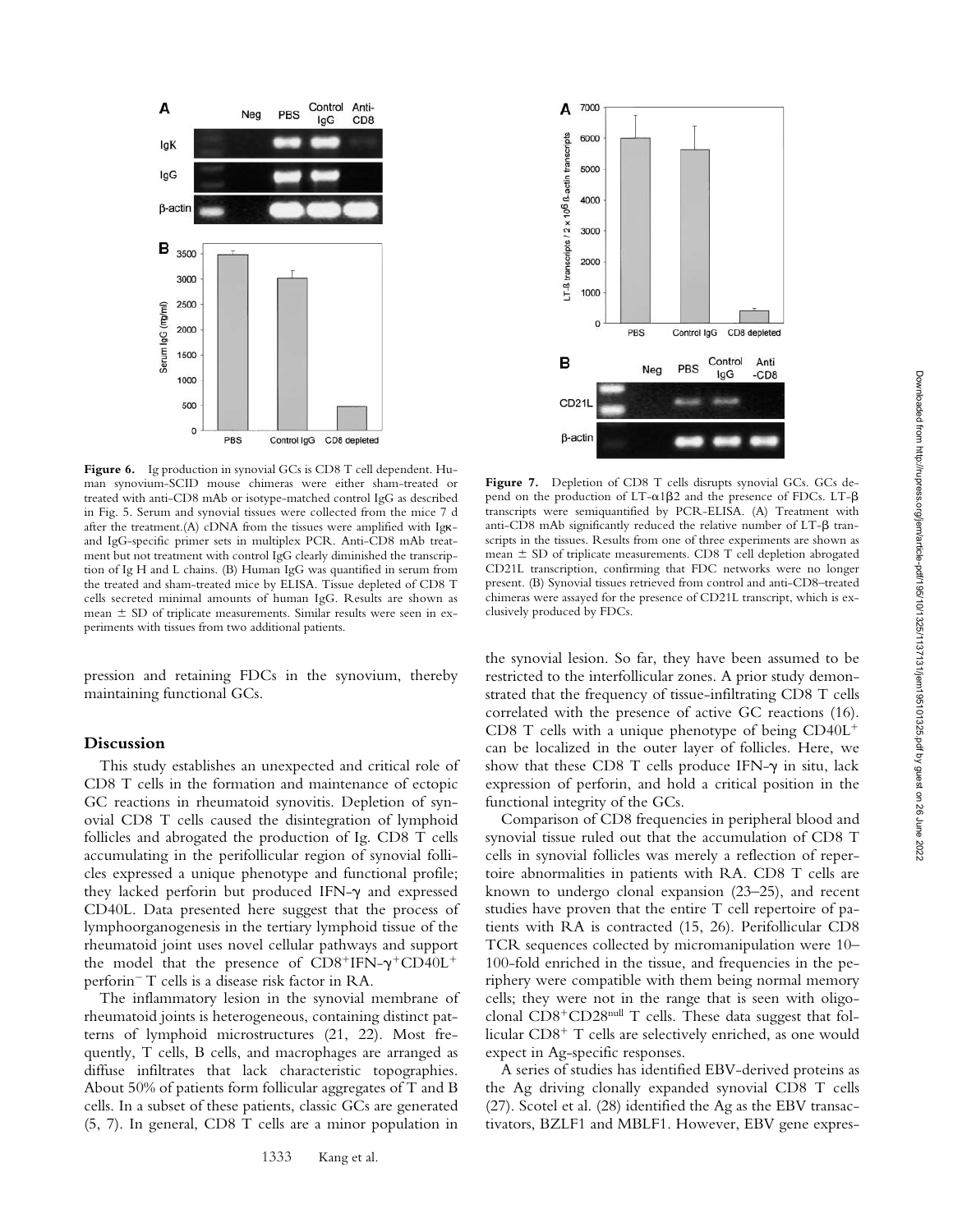sion is not only detected in synovial tissues from patients with RA but also in samples from osteoarthritic joints (29). A nonspecific accumulation of EBV-specific CD8 T cells in inflamed tissues has been suggested by HLA tetramer studies (30, 31). In contrast, the  $CD8^+$ perforin<sup>-</sup> T cells described here were not reactive to EBV and could not be activated by autologous EBV-transformed lymphoblasts (data not shown). The nature of the Ag recognized by these CD8 cells remains to be identified.

Elimination of CD8 T cells in synovium-SCID mouse chimeras demonstrated that IFN- $\gamma$  transcription in the tissue was largely dependent on these cells. Immunohistochemical stains confirmed that the overwhelming majority of IFN- $\gamma$ -producing cells expressed CD8 and were characterized by a unique site of residence. CD8 T cell depletion also inhibited  $TNF-\alpha$  production. This could either be a direct effect of CD8 depletion or a result of the loss of IFN- $\gamma$ , which is critical in the survival of TNF- $\alpha$ producing macrophages in synovial lesions (18). Unexpected was the profound consequences of CD8 depletion on the structural and functional integrity of synovial GCs. The microarchitecture collapsed with dysmorphic cells clumping together. Consistent with the structural disintegration, CD8-depleted tissues produced only minimal amounts of human Ig, and production of  $LT-\alpha1\beta2$  was greatly impaired. FDC networks were no longer maintained, as confirmed by the disappearance of CD21L, a robust marker for FDCs in the synovial membrane (17, 32).

As opposed to secondary lymphoid tissues, FDC networks only exist in the synovium if GC reactions are ongoing. Previous studies have shown that tissue concentration of  $LT-\alpha$ 1 $\beta$ 2 is the strongest predictor for the presence of FDCs in the synovial tissue. LT- $\alpha$ 1 $\beta$ 2 is, at least in part, produced by B cells in the mantle zone of the follicle. Thus T cell–B cell activation, presumably through the recognition of Ag, represents a condition sine qua non for ectopic lympho-organogenesis and FDC recruitment/maturation in the synovium. In this context, the positioning of  $CD8$ <sup>+</sup>IFN- $\gamma$ <sup>+</sup> T cells in the topography of the rheumatoid lesion provides important clues. It has been assumed that T cell–B cell interactions typically occur at the edge of the GC, at the border to the mantle zone.  $CD8^+$ IFN- $\gamma^+$  T cells are located at the outer circumference of the mantle zone. In this area,  $CD83<sup>+</sup>$  interdigitating dendritic cells are found and could be possible partners. More importantly, this positioning would make mantle zone B cells, which have not yet encountered their specific Ag, the partner of this T cell subset.

Provided that  $CD8<sup>+</sup>$  cells exhibit a helper function in GC formation, the question arises as to the essential elements in CD8 T cell–B cell interaction. We have previously identified two distinct subsets of CD8 T cells in the synovial tissue of RA joints (16). These subsets were distinguished by the presence of perforin and the transcription of IFN- $\gamma$ , which appeared to be mutually exclusive functional characteristics of two CD8 T cell subpopulations (33). The subset of  $CD8+IFN-\gamma+perforin^- T$  cells expressed  $CD40L$ and could function as Th cells for B cells. It remains to be

determined how IFN- $\gamma$  production has a place in this process; this cytokine is generally not considered to be crucial in GC reactions.

Collectively, CD8 T cells were found to be critical in establishing/maintaining GC reactions in the rheumatoid joint. Although in the minority, they represent the majority of IFN- $\gamma$ -producing cells, and the depletion experiments showed that CD4 T cells alone are not sufficient. Nevertheless, CD4 T cells clearly participate in GC reactions. Our microdissection studies painted a very similar picture for CD4 and CD8 T cells. TCRs from both T cell subsets were enriched in the GCs and were shared between different follicles from the same patients, clearly indicating that CD4 and CD8 T cells recognize Ag in the GCs. For CD4 T cells, our results parallel the findings of Zheng et al. (34), who could trace TCR sequences of CD4 T cells from periarteriolar sheets to several follicles. Therefore, our results indicate that CD4 and CD8 T cells act in concert to form GCs in the synovial tissue. Our findings also allow for conclusions on the nature of the Ag handled in the tertiary lymphoid structure. B cells encounter Ag in the blood or in specialized areas of the lymph node on the surface of Agtransporting cells or follicular dendritic cells. Upon Ag uptake, the B cells process it and present it to their Ag-specific T cell partner to receive help and enter the GCs. Ingestion by endocytosis or phagocytosis should target the Ag toward the endocytic processing pathway to be presented in the context of HLA class II molecules and to be recognized by  $CD4^+$  T cells (35–37). Peptides bound to HLA class I molecules derive from a different pool, e.g., the endogenous pool of Ag produced within the cell itself, and access the endoplasmic reticulum. Stimulation of HLA class I–restricted  $CD8<sup>+</sup>$  T cells to endogenous Ag may, therefore, be a critical event. B cells in the mantle zone of synovial follicles may harbor an Ag that drives the response of  $CD8<sup>+</sup>$  T cells, eventually giving rise to a GC reaction.

This study has immediate implications for our understanding of RA and the definition of potential therapeutic targets. Treatment aimed at CD8 T cells has not been explored. Because only a minor subset of CD8 T cells has the functional capabilities described here, experimental therapies targeting at  $CD8+IFN-\gamma^+$  T cells may be worthwhile. Also, focusing the search for arthritogenic Ag, with an emphasis on endogenous Ag presented at the outer border of the mantle zone in synovial T cell–B cell follicles, could overcome a central hurdle in RA, namely the identification of the primary Ag recognition event that leads to disease.

The authors thank James W. Fulbright for manuscript and figure preparation.

This research was supported by grants from the National Institutes of Health (R01AR42527, R01AR41974, and R01AI44142).

*Submitted: 10 September 2001 Revised: 12 February 2002 Accepted: 8 April 2002*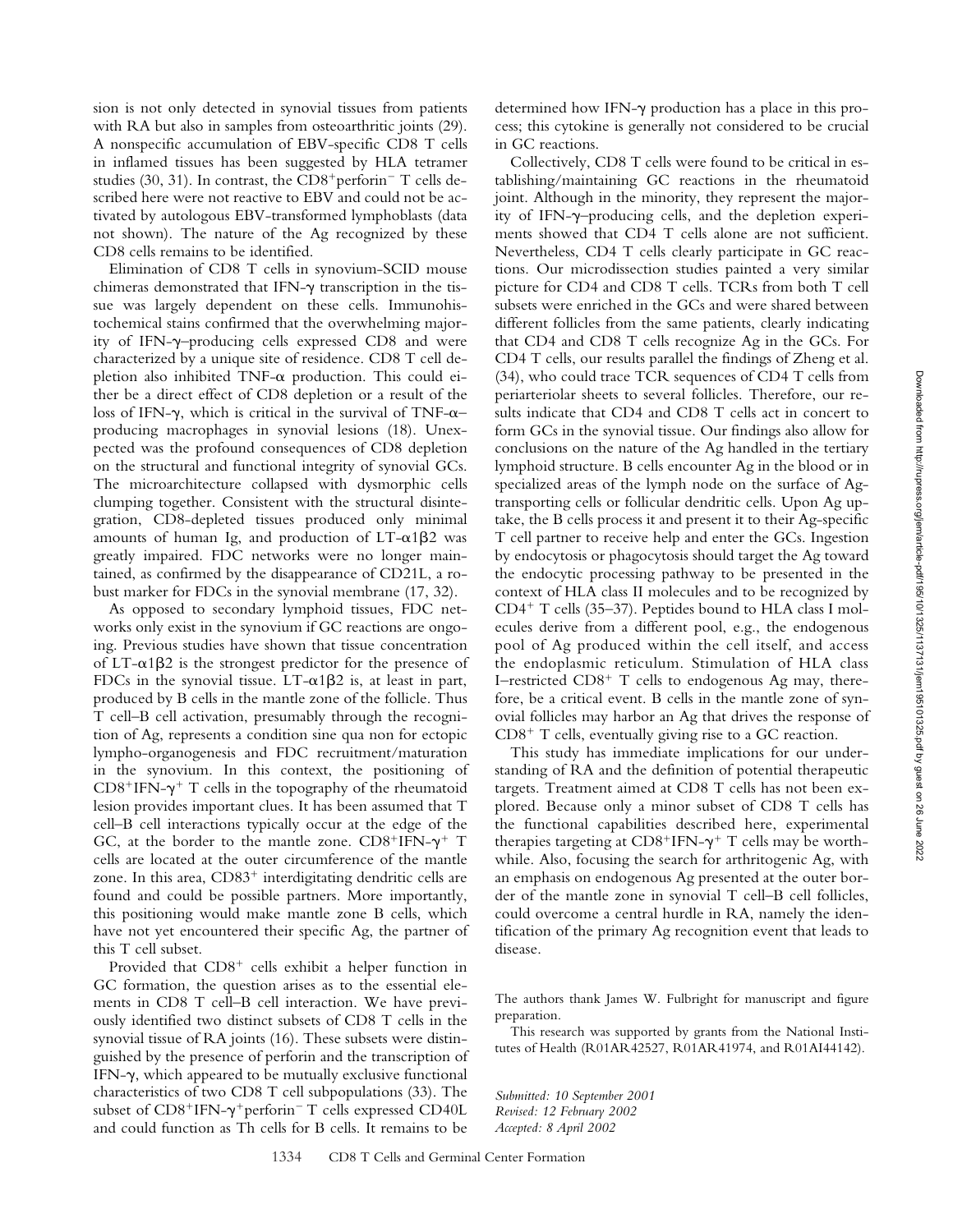# **References**

- 1. Nepom, G.T. 1998. Major histocompatibility complexdirected susceptibility to rheumatoid arthritis. *Adv. Immunol.* 68:315–332.
- 2. Weyand, C.M., T.G. McCarthy, and J.J. Goronzy. 1995. Correlation between disease phenotype and genetic heterogeneity in rheumatoid arthritis. *J. Clin. Invest.* 95:2120–2126.
- 3. Yen, J.H., B.E. Moore, T. Nakajima, D. Scholl, D.J. Schaid, C.M. Weyand, and J.J. Goronzy. 2001. Major histocompatibility complex class I–recognizing receptors are disease risk genes in rheumatoid arthritis. *J. Exp. Med.* 193:1159–1167.
- 4. Young, C.L., T.C. Adamson, J.H. Vaughan, and R.I. Fox. 1984. Immunohistologic characterization of synovial membrane lymphocytes in rheumatoid arthritis. *Arthr. Rheum.* 27: 32–39.
- 5. Schroder, A.E., A. Greiner, C. Seyfert, and C. Berek. 1996. Differentiation of B cells in the nonlymphoid tissue of the synovial membrane of patients with rheumatoid arthritis. *Proc. Natl. Acad. Sci. USA.* 93:221–225.
- 6. Itoh, K., E. Meffre, E. Albesiano, A. Farber, D. Dines, P. Stein, S.E. Asnis, R.A. Furie, R.I. Jain, and N. Chiorazzi. 2000. Immunoglobulin heavy chain variable region gene replacement as a mechanism for receptor revision in rheumatoid arthritis synovial tissue B lymphocytes. *J. Exp. Med.* 192: 1151–1164.
- 7. Takemura, S., A. Braun, C. Crowson, P.J. Kurtin, R.H. Cofield, W.M. O'Fallon, J.J. Goronzy, and C.M. Weyand. 2001. Lymphoid neogenesis in rheumatoid synovitis. *J. Immunol.* 167:1072–1080.
- 8. Ruddle, N.H. 1999. Lymphoid neo-organogenesis: lymphotoxin's role in inflammation and development. *Immunol. Res.* 19:119–125.
- 9. Cyster, J.G. 1999. Chemokines and cell migration in secondary lymphoid organs. *Science.* 286:2098–2102.
- 10. Kelsoe, G. 1996. The germinal center: a crucible for lymphocyte selection. *Semin. Immunol.* 8:179–184.
- 11. Przylepa, J., C. Himes, and G. Kelsoe. 1998. Lymphocyte development and selection in germinal centers. *Curr. Top. Microbiol. Immunol.* 229:85–104.
- 12. McHeyzer-Williams, L.J., D.J. Driver, and M.G. McHeyzer-Williams. 2001. Germinal center reaction. *Curr. Opin. Hematol.* 8:52–59.
- 13. Goronzy, J.J., P. Bartz-Bazzanella, W. Hu, M.C. Jendro, D.R. Walser-Kuntz, and C.M. Weyand. 1994. Dominant clonotypes in the repertoire of peripheral  $CD4^+$  T cells in rheumatoid arthritis. *J. Clin. Invest.* 94:2068–2076.
- 14. Takemura, S., P.A. Klimiuk, A. Braun, J.J. Goronzy, and G.M. Weyand. 2001. T cell activation in rheumatoid synovitis is B cell dependent. *J. Immunol.* 107:4710–4718.
- 15. Wagner, U.G., K. Koetz, C.M. Weyand, and J.J. Goronzy. 1998. Perturbation of the T cell repertoire in rheumatoid arthritis. *Proc. Natl. Acad. Sci. USA.* 95:14447–14452.
- 16. Wagner, U.G., P.J. Kurtin, A. Wahner, M. Brackertz, D.J. Berry, J.J. Goronzy, and C.M. Weyand. 1998. The role of  $CD8<sup>+</sup> CD40L<sup>+</sup> T cells in the formation of germinal centers$ in rheumatoid synovitis. *J. Immunol.* 161:6390–6397.
- 17. Brack, A., H.L. Rittner, B.R. Younge, C. Kaltschmidt, C.M. Weyand, and J.J. Goronzy. 1997. Glucocorticoid-mediated repression of cytokine gene transcription in human arteritis-SCID chimeras. *J. Clin. Invest.* 99:2842–2850.
- 18. Klimiuk, P.A., H. Yang, J.J. Goronzy, and C.M. Weyand. 1999. Production of cytokines and metalloproteinases in

rheumatoid synovitis is T cell dependent. *Clin. Immunol.* 90: 65–78.

- 19. Calderhead, D.M., Y. Kosaka, E.M. Manning, and R.J. Noelle. 2000. CD40-CD154 interactions in B-cell signaling. *Curr. Top. Microbiol. Immunol.* 245:73–99.
- 20. Grewal, I.S., and R.A. Flavell. 1998. CD40 and CD154 in cell-mediated immunity. *Annu. Rev. Immunol.* 16:111–135.
- 21. Klimiuk, P.A., J.J. Goronzy, J. Björnsson, R.D. Beckenbaugh, and C.M. Weyand. 1997. Tissue cytokine patterns distinguish variants of rheumatoid synovitis. *Am. J. Pathol.* 151:1311–1319.
- 22. Weyand, C.M., A. Braun, S. Takemura, and J.J. Goronzy. 2001. Lymphoid microstructures in rheumatoid arthritis. *In* Current Directories Autoimmunity. J.J. Goronzy and C.M. Weyand, editors. Karger, Basel. 168–187.
- 23. Posnett, D.N., R. Sinha, S. Kabak, and C. Russo. 1994. Clonal populations of T cells in normal elderly humans: the T cell equivalent to "benign monoclonal gammapathy". *J. Exp. Med.* 179:609–618.
- 24. Fitzgerald, J.E., N.S. Ricalton, A.C. Meyer, S.G. West, H. Kaplan, C. Behrendt, and B.L. Kotzin. 1995. Analysis of clonal  $CD8<sup>+</sup>$  T cell expansions in normal individuals and patients with rheumatoid arthritis. *J. Immunol.* 154:3538–3547.
- 25. Hingorani, R., J. Monteiro, R. Furie, E. Chartash, C. Navarrete, R. Pergolizzi, and P.K. Gregersen. 1996. Oligoclonality of V $\beta$ 3 TCR chains in the CD8<sup>+</sup> T cell population of rheumatoid arthritis patients. *J. Immunol.* 156:852–858.
- 26. Goronzy, J.J., and C.M. Weyand. 2001. Thymic function and peripheral T-cell homeostasis in rheumatoid arthritis. *Trends Immunol.* 22:251–255.
- 27. David-Ameline, J., A. Lim, F. Davodeau, M.A. Peyrat, J.M. Berthelot, G. Semana, C. Pannetier, J. Gaschet, H. Vie, J. Even, and M. Bonneville. 1996. Selection of T cells reactive against autologous B lymphoblastoid cells during chronic rheumatoid arthritis. *J. Immunol.* 157:4697–4706.
- 28. Scotet, E., J. David-Ameline, M.A. Peyrat, A. Moreau-Aubry, D. Pinczon, A. Lim, J. Even, G. Semana, J.M. Berthelot, R. Breathnach, et al. 1996. T cell response to Epstein-Barr virus transactivators in chronic rheumatoid arthritis. *J. Exp. Med.* 184:1791–1800.
- 29. Edinger, J.W., M. Bonneville, E. Scotet, E. Houssaint, H.R. Schumacher, and D.N. Posnett. 1999. EBV gene expression not altered in rheumatoid synovia despite the presence of EBV antigen-specific T cell clones. *J. Immunol.* 162:3694– 3701.
- 30. Scotet, E., M.A. Peyrat, X. Saulquin, C. Retiere, C. Couedel, F. Davodeau, N. Dulphy, A. Toubert, J.D. Bignon, A. Lim, et al. 1999. Frequent enrichment for CD8 T cells reactive against common herpes viruses in chronic inflammatory lesions: towards a reassessment of the physiopathological significance of T cell clonal expansions found in autoimmune inflammatory processes. *Eur. J. Immunol.* 29: 973–985.
- 31. Tan, L.C., A.G. Mowat, C. Fazou, T. Rostron, H. Roskell, P.R. Dunbar, C. Tournay, F. Romagne, M.A. Peyrat, E. Houssaint, et al. 2000. Specificity of T cells in synovial fluid: high frequencies of  $CD8<sup>+</sup>$  T cells that are specific for certain viral epitopes. *Arthr. Res.* 2:154–164.
- 32. Liu, Y.J., J. Xu, O. de Bouteiller, C.L. Parham, G. Grouard, O. Djossou, B. de Saint-Vis, S. Lebecque, J. Banchereau, and K.W. Moore. 1997. Follicular dendritic cells specifically ex-